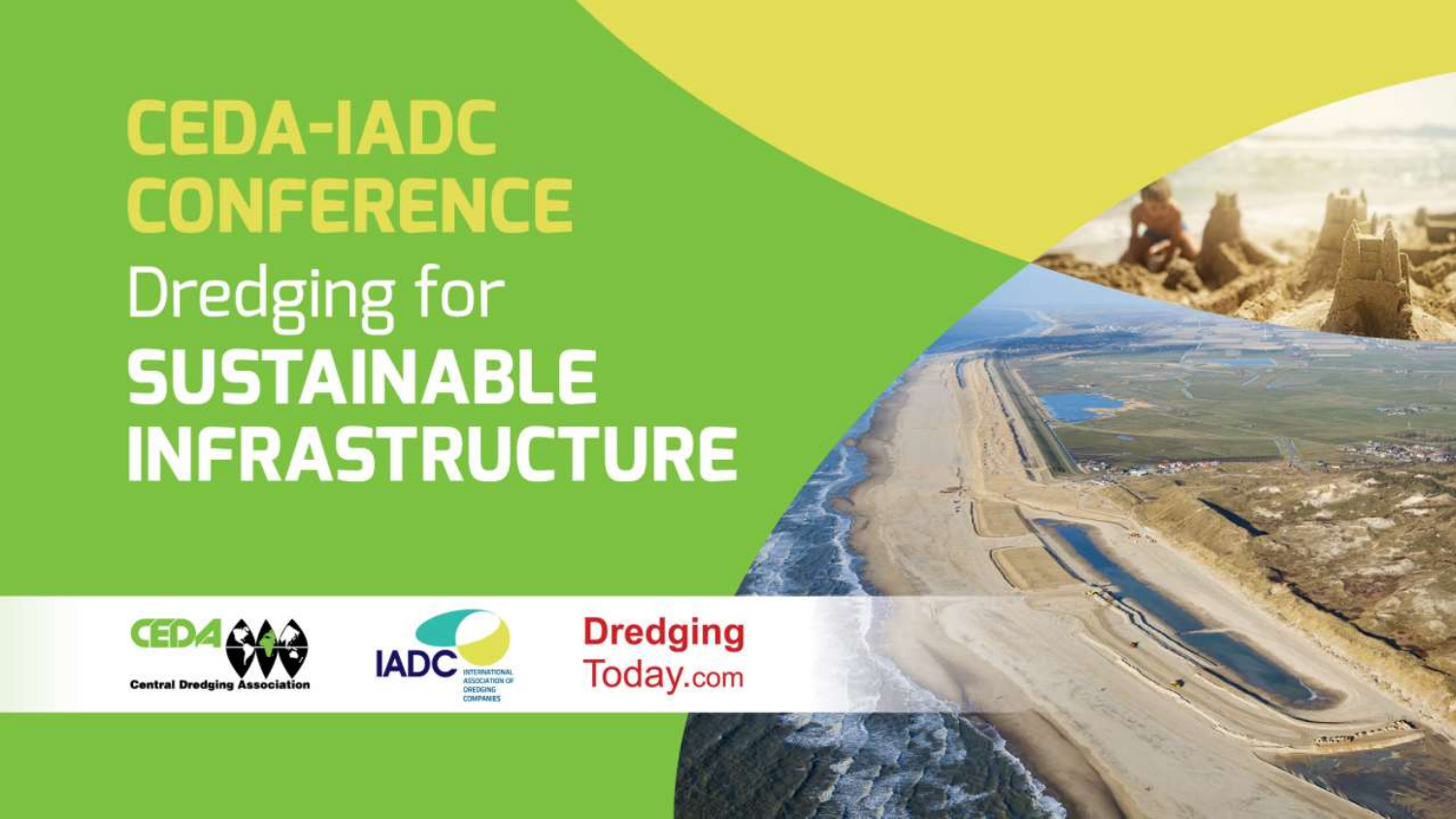# **Workshop 4: Beneficial Use of Sediments**

### Part 1 Todd Bridges, Ph. D.

#### Senior Research Analyst, Environmental Science, US Army Corps of Engineers

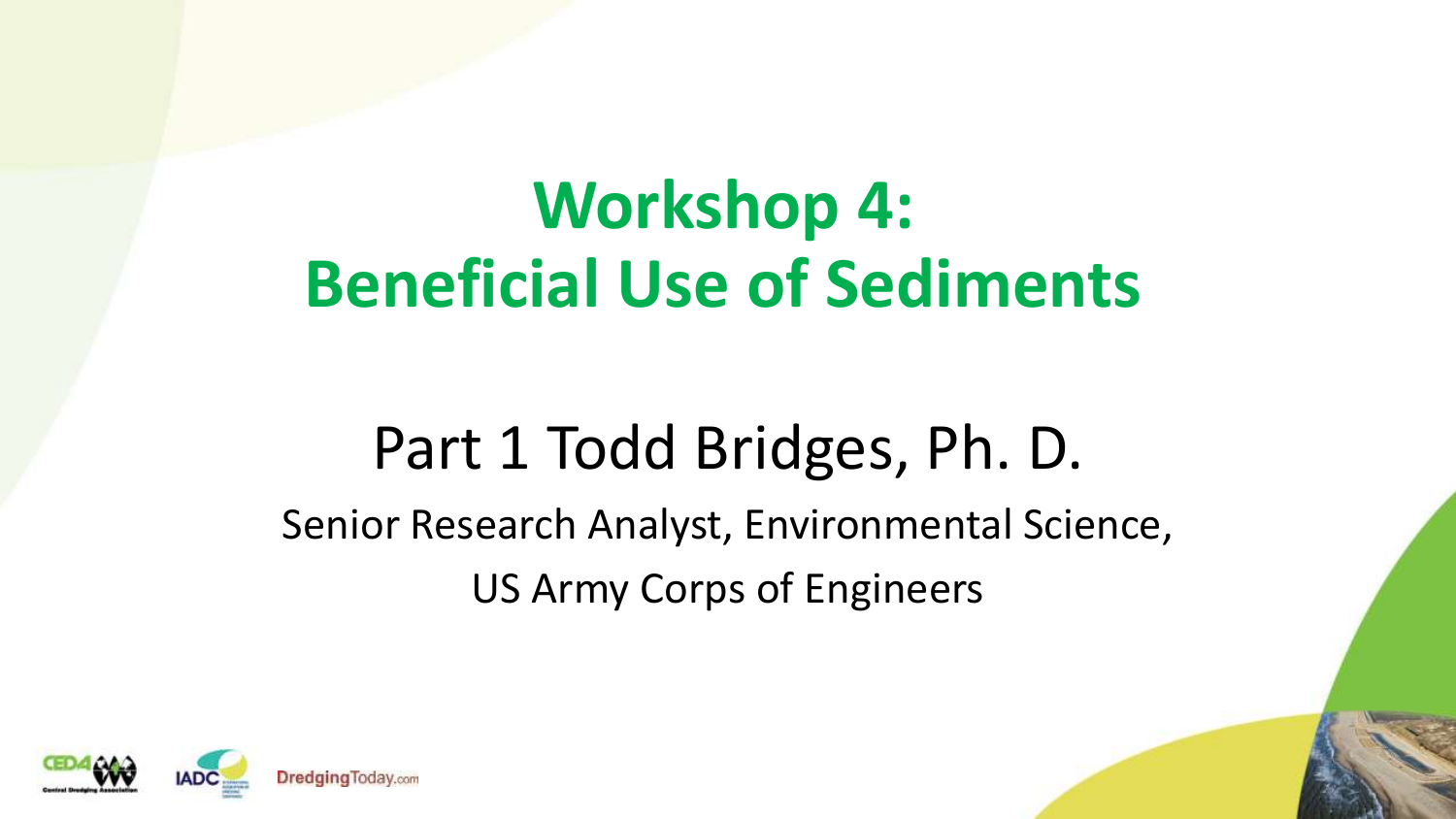## **Session 4 Seeking Win-Win Solutions Through Beneficial Use of Sediments**

Dr. Todd S. Bridges

Senior Research Scientist, Environmental Science

U.S. Army Corps of Engineers





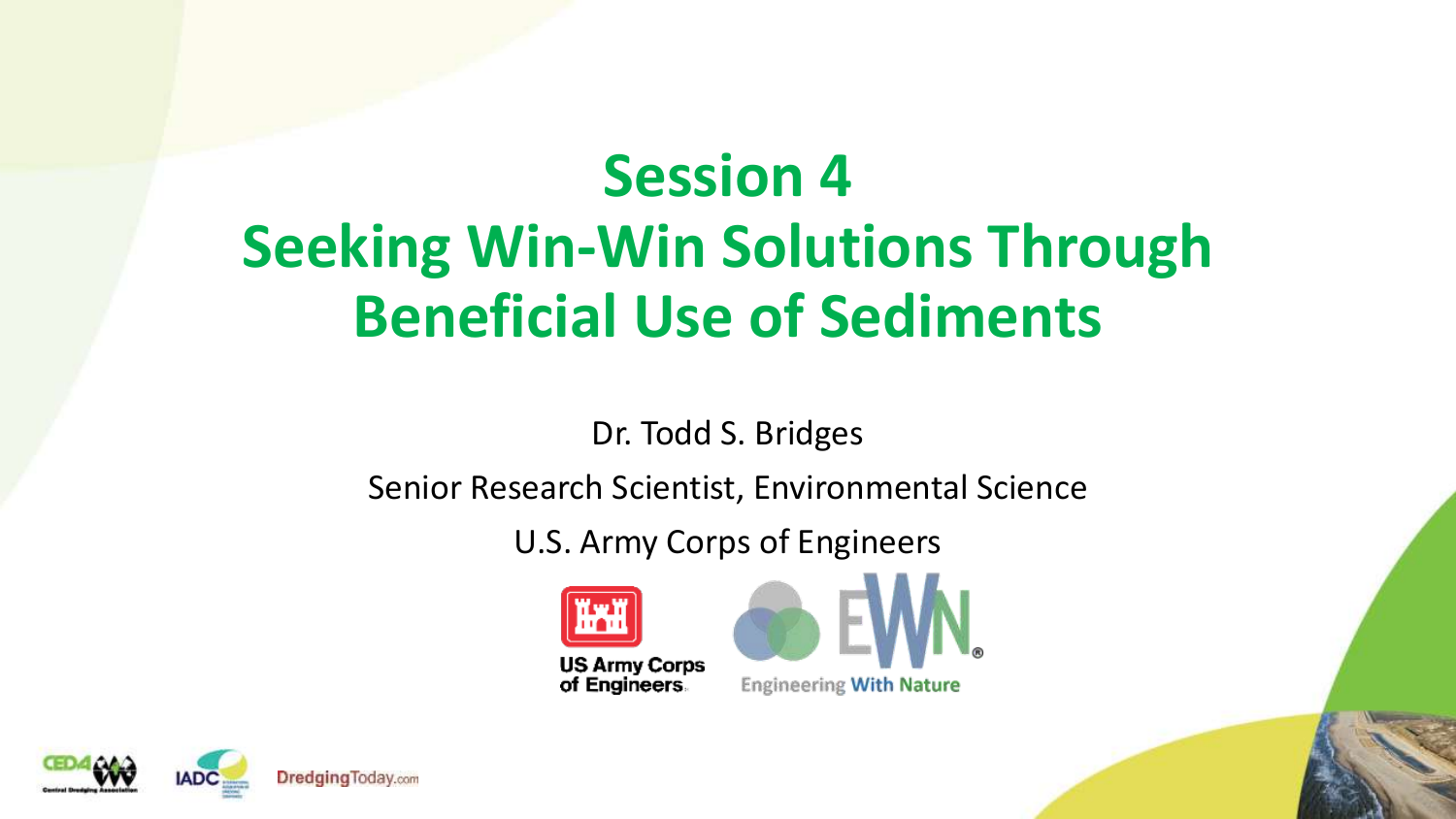### Sustainability

Sustainability is achieved by efficiently investing resources to create present and future value



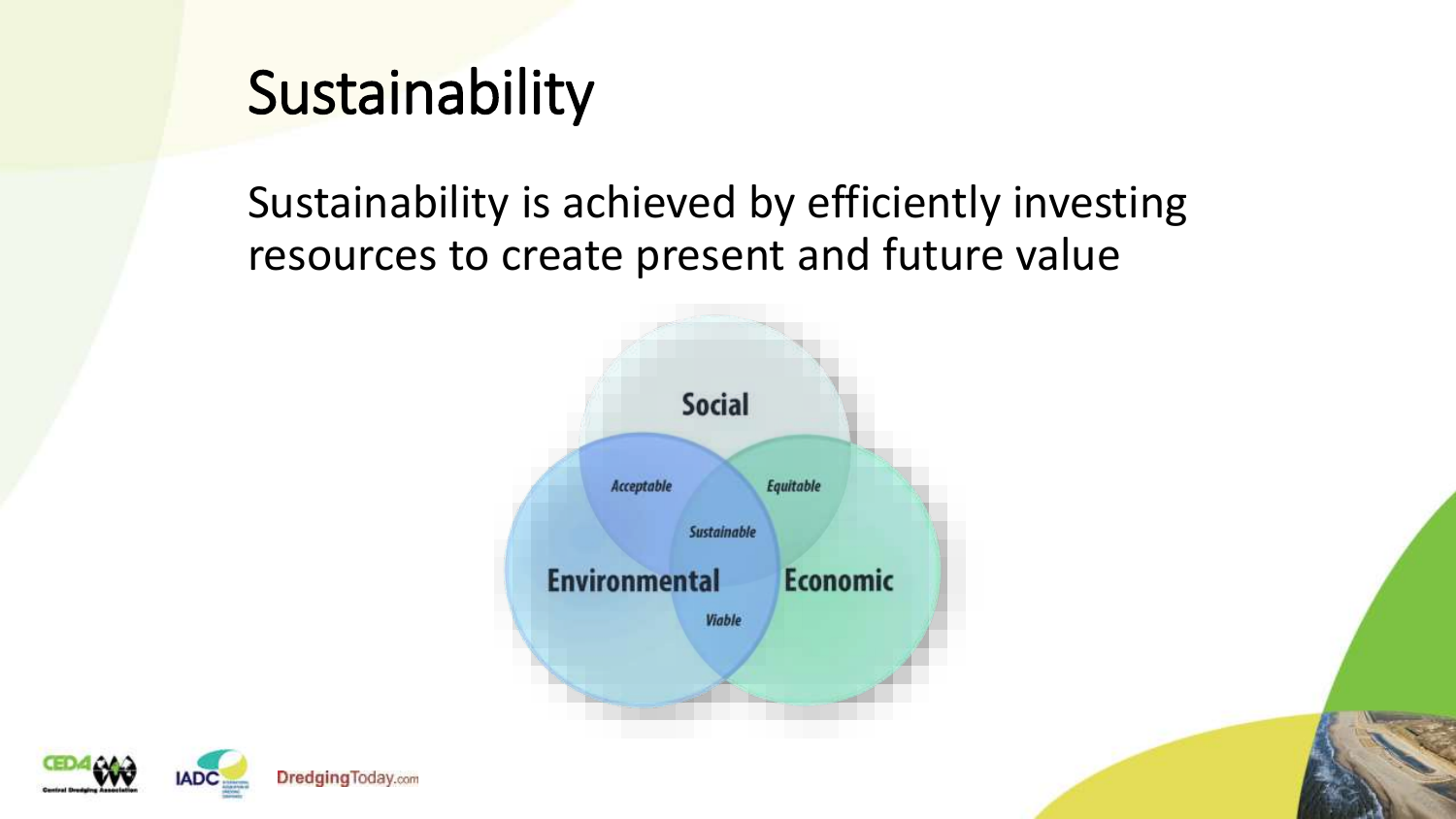# A "Sustainability Ledger" for Sediment **Management**

#### **Efficiency**

- Reducing sedimentation in channels & reservoirs
- Reducing transport distances for dredged material
- Reducing dredging time
- Expanding operational flexibility
- Linking multiple projects

#### **Value Creation**

- Restoring natural sediment processes to sustain landscapes
- New nature-based features that reduce flood risks
- Budget space for additional infrastructure work
- New habitat for fish and wildlife
- New features that provide recreational and other social value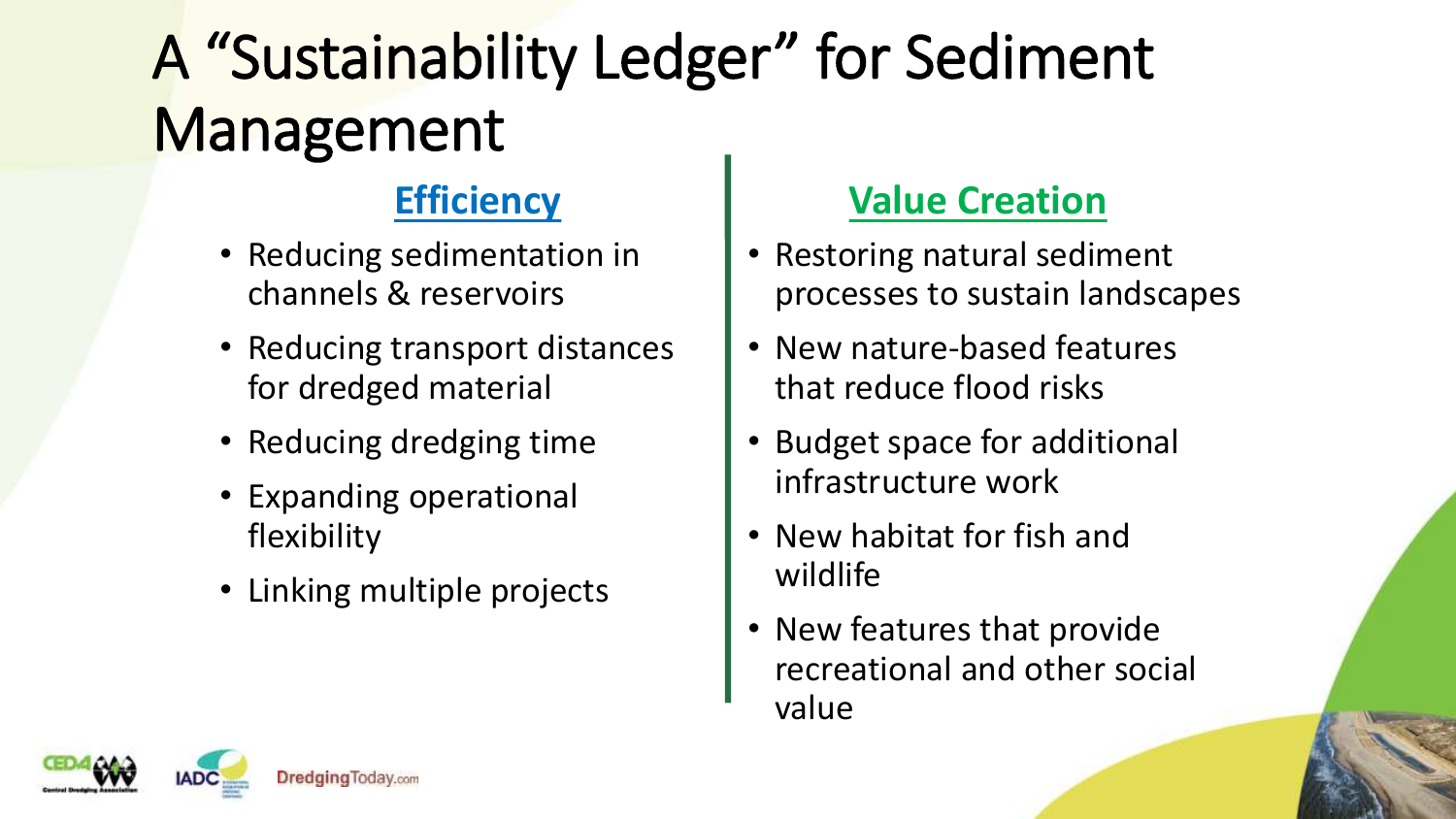#### Horseshoe Bend Island, Atchafalaya River

- Options for managing DM via shore-based wetland creation were exhausted
- Strategic placement of sediment  $(0.5-1.8 \text{ mcy}/1-3 \text{ yrs})$  was used to create a ~35 ha island
- Producing significant environmental and engineering benefits
- Project Awards:
	- 2015 WEDA Award for Environmental Excellence
	- 2017 WEDA Award for CC Adaption
	- 2017 DPC Award for Working, Building, and Engineering with Nature



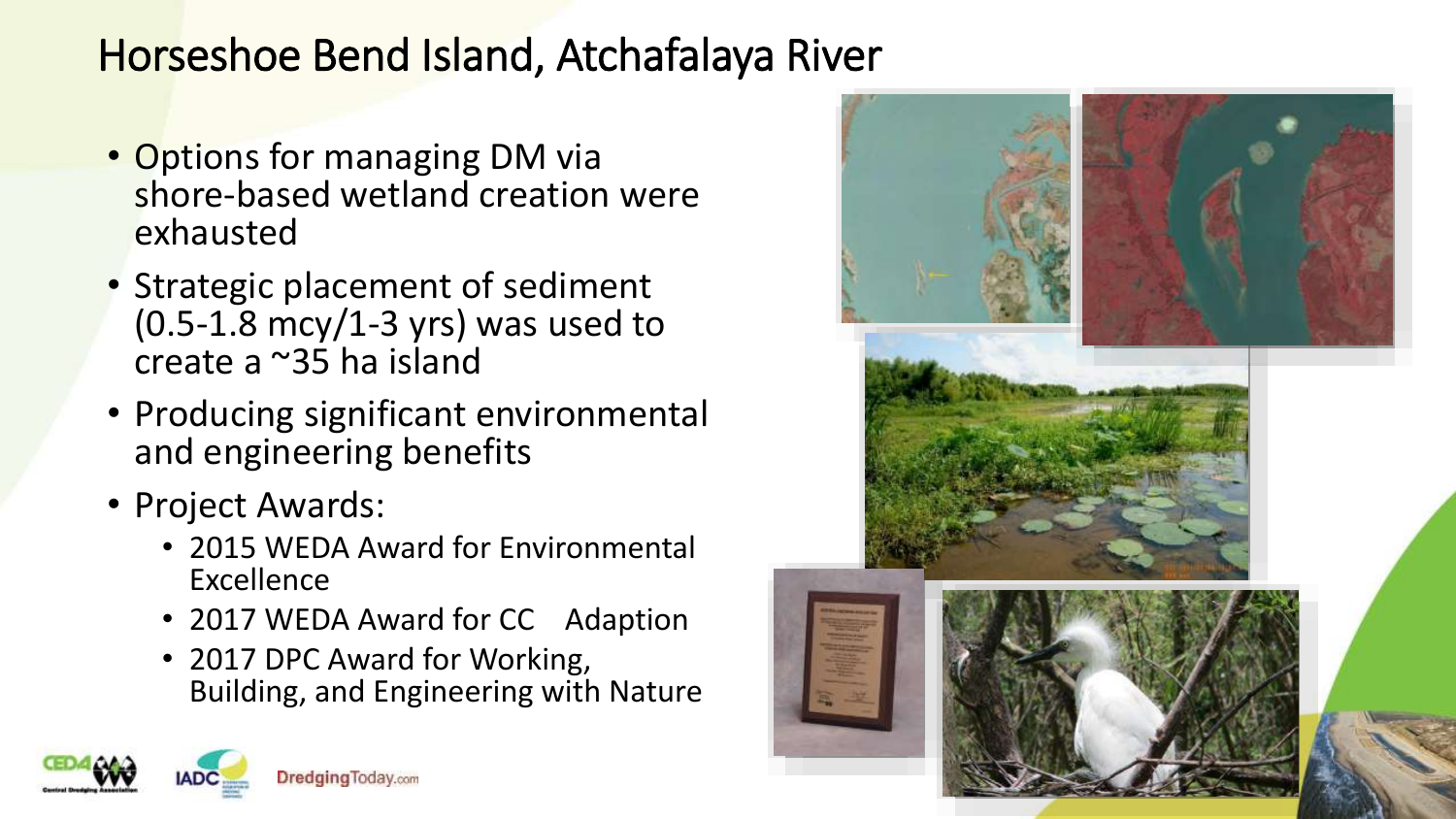

### •How do we get to 100% beneficial use of dredged sediments?